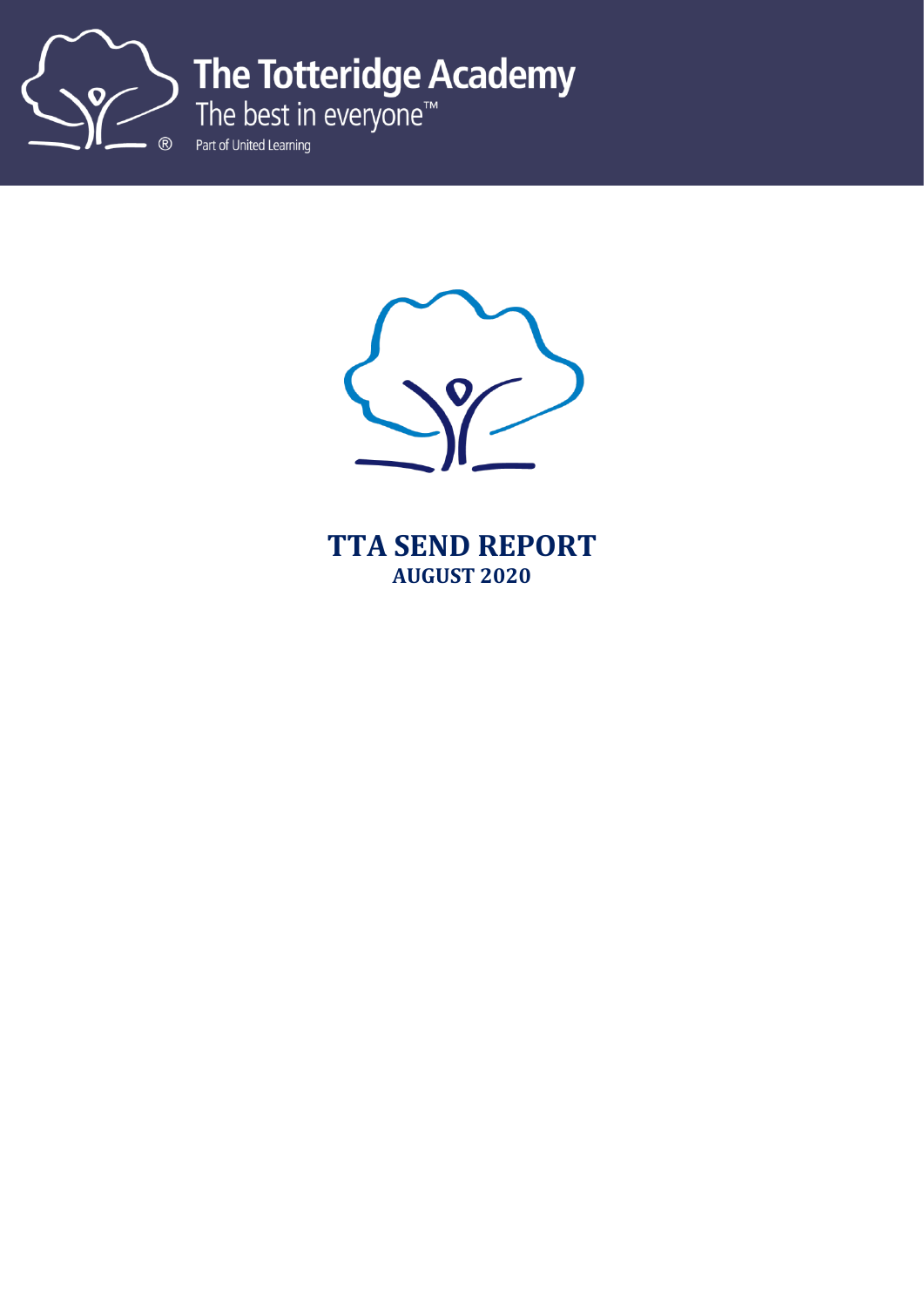# **Special Educational Needs and Disability Report**

### **The Totteridge Academy**

*The Totteridge Academy is an inclusive school that celebrates individuality and diversity. We have high expectations of all of our students and instil in them our ethos of 'kaizen' (continual improvement). We ensure that students with SEND are supported fully so that they can enjoy their learning and achieve their best at all times, both within the classroom and beyond.* 

This information report gives an overview of SEND provision at The Totteridge Academy and provides links to key sites and further reports that link to SEND. This report is in line with all of our school policies and ensures that we embed an inclusive culture and successfully support those with SEND. It aligns with the school's SEND policy, which outlines details of the following: rationale, aims, and objectives of SEND provision; identification, provision, and support strategies for students with SEND; key stakeholders and their roles within SEND provision; training, information, complaints, admissions, transition, and access arrangements.

**Principal:** Chris Fairbairn

**Governor with responsibility for SEND:** Sejal Patel

**SENDCo:** Frances Steel (NASENCO Qualification, UCL, 2017-2018). Email: [Frances.Steel@tta.org.uk](mailto:Frances.Steel@tta.org.uk)

#### **Key Links**

**Local Offer:** [https://www.barnet.gov.uk/citizen-home/children-young-people-and](https://www.barnet.gov.uk/citizen-home/children-young-people-and-families/the-local-offer-and-special-educational-needs.html)[families/the-local-offer-and-special-educational-needs.html](https://www.barnet.gov.uk/citizen-home/children-young-people-and-families/the-local-offer-and-special-educational-needs.html)

**SEND Policy:** <https://www.thetotteridgeacademy.org.uk/policies>

**Accessibility Plan:** <https://www.thetotteridgeacademy.org.uk/policies>

# **The Totteridge Academy**

*The Totteridge Academy is an inclusive school that celebrates individuality and diversity. We have high expectations of all of our students and instil in them our ethos of 'kaizen', meaning continual improvement. We ensure that students with SEND are supported fully so that they can enjoy their learning and achieve their best at all times, both within the classroom and beyond.*  The Totteridge Academy, Barnet Lane, London. N20 8AZ.

Tel: 0208 445 9205

Email: office@tta.org.uk

This policy has been developed in consultation with parents/carers, staff, governors, and students and has regard to:

- The SEND Code of Practice: 0-25 years 2015
- Part 3 of the Children and Families Act 2014 and associated regulations
- Equality Act 2010: advice for schools DfE Feb 2013
- The Special Educational Needs and Disability Regulations 2014

#### **Principal:** Chris Fairbairn

| <b>Governor with responsibility for SEND:</b> Sejal Patel |  |  |  |                                                                              |  |  |  |
|-----------------------------------------------------------|--|--|--|------------------------------------------------------------------------------|--|--|--|
|                                                           |  |  |  | <b>SENDCo:</b> Frances Steel (NASENCO Qualification, UCL, 2017-2018). Email: |  |  |  |
| Frances.Steel@tta.org.uk                                  |  |  |  |                                                                              |  |  |  |

# **SEND Structure at The Totteridge Academy**

SEND, aligning with the Code of Practice, 2015, is divided into 4 key areas: Communication and Interaction; Cognition and Learning; Social, Emotional and Mental Health Difficulties; Sensory and/or Physical Needs. As a result, Learning Support Assistants (LSAs) lead in one of the four areas of SEND; the roles reflect The Totteridge Academy's aim to *ensure that SEND students are supported fully so that they can enjoy their learning and achieve their best at all times, both within the classroom and beyond* (TTA SEND Policy). The structure will allow LSAs to specialise and attend specific training in each area of SEND, meaning that they can monitor and support

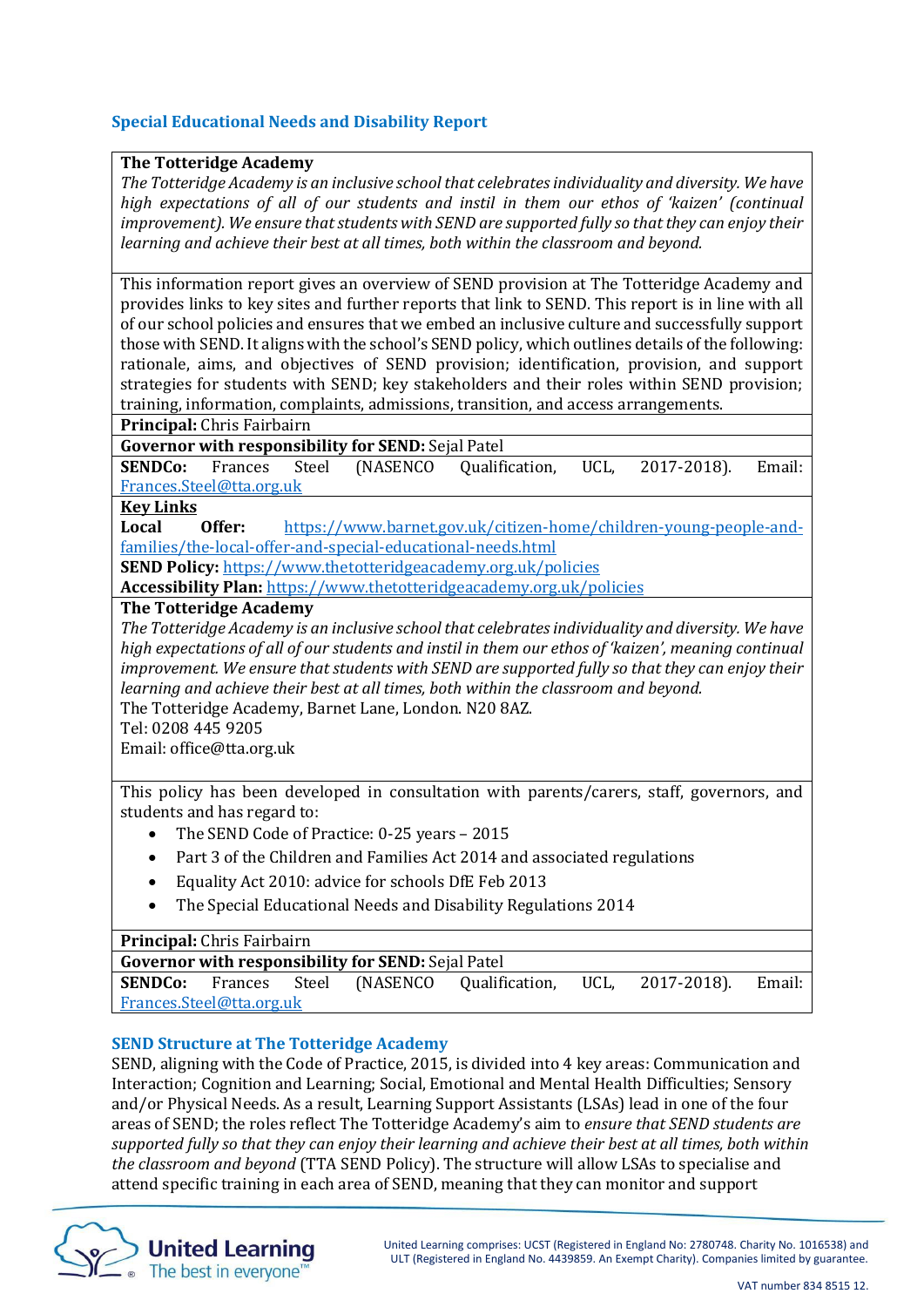students effectively, sharing their expertise with staff to ensure Wave 1 of the Code of Practice (Quality First Teaching) is embedded. Ofsted's Workforce Review has been taken into account as it was found that "high-quality intervention from members of the wider workforce who had qualifications and training that were directly relevant to the specific areas in which they were working had the greatest impact on learning." (Ofsted, 2010.)

# **An Inclusive Culture at TTA is Created By:**

- Achievement and Celebration of Additional Qualifications: Prince's Trust Award for Equine Therapy; Award for Horticulture and Animal Welfare at Capel Manor; additional entry level OCR Maths Qualification; a Futures Plus Curriculum Pathway.
- Weekly Equine Therapy (off-site) and weekly Forest School (on site).
- Reasonable Adjustments made for behavioural issues.
- School Dog comes daily to school to work with select students.
- SEND students involved with GROW, the School Farm. Activities include: student food and School Farm committees, learning activities, Forest School, Animal Welfare.
- External Professionals coming in to work with students (e.g. Visual Impairment, Speech and Language, Occupational Therapy, Autism Specialist, Cognitive Behavioural Therapist)
- Access Arrangements are the normal way of working in all year groups.
- Place2Be offers timetabled 1:1, and drop-in group sessions as part of the school day.
- SEND students are leaders within the school, in role as prefects.
- Inclusion is celebrated around the school with displays, assemblies, and focus weeks.
- A weekly SEND Spotlight highlights key information for staff.
- Zones of Regulation colour-coded cards are used to support student communication.
- Extra-curricular activities set up for inclusive approach e.g. Thursday trampolining, Friday Football, UNO club, daily Homework Club, GROW clubs.
- Exclusions of SEND students are not disproportionate.
- LSA support in tutor time and lessons with small group and 1:1 intervention.
- 1:1 Cognitive Behavioural Therapy for students in school.
- Weekly GROW Lessons for all KS3 students (see GROW Curriculum pack)
- Mindfulness and Yoga sessions for students.
- Classport highlight SEND needs and link to support strategies, target tracker, and student videos so all staff know how best to support our students.

**Figure 1:** The Graduated Approach that underpins all of our SEND support processes at TTA:





United Learning comprises: UCST (Registered in England No: 2780748. Charity No. 1016538) and ULT (Registered in England No. 4439859. An Exempt Charity). Companies limited by guarantee.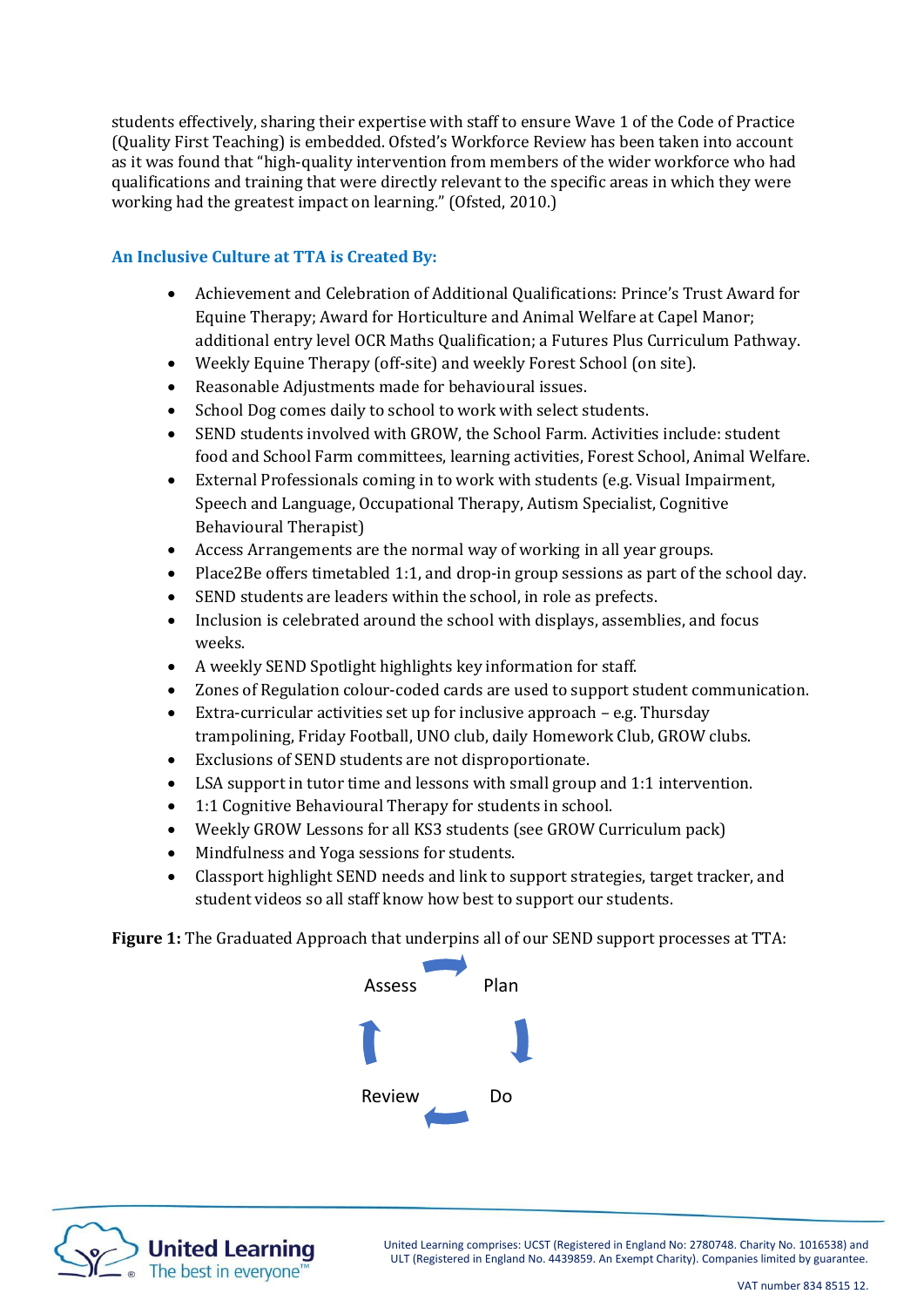# **Embedding a Graduated Approach to SEND Support**

It is important to identify the distribution of students in the school across the four areas of SEND, and also to evaluate their support and progress. This will be done using the Graduated Response and regular Assess-Plan-Do-Review cycles. Interventions will run on a half termly basis and their impact will be assessed using teacher, school, parent, and child views, as well as data and specific assessment methods, such as:

- Communication and Interaction The Communication Trust Progression Tools
- Cognition and Learning Lucid Exact and LASS Programmes
- Social, Emotional and Mental Health Difficulties Strength and Difficulties Questionnaire and SEMH Questionnaire
- Sensory and Physical Therapist Assessment and Progress Reports

### **Intervention and Step-Up Literacy Programme:**

The Step-Up Literacy Programme provides small group provision tailored to the needs of students to improve their Literacy and Reading skills, which impact all areas of student learning. Student progress will be tracked using the Step-Up assessments and tracker, as well as NGRT Reading Age tests. To add to this, LSAs will support with additional 1:1 and group intervention according to need. As the Education Endowment Foundation recommends: "Where TAs are working individually with low attaining pupils the focus should be on retaining access to highquality teaching, for example by delivering brief, but intensive, structured interventions." (EEF, 2015) The Intervention will develop students' skills in the key areas outlined in the 'Graduated Approach' section above. The sessions will enable students to access their learning in all lessons, as well as activities outside the classroom, more successfully.

#### **Achievement Plans:**

**In class support:** teaching and learning is at the heart of everything we do, as is our philosophy of an inclusive education, ensuring that all learning opportunities are available to all students, regardless of their need. Regular training, CPD, learning walks, observations, and reviews all feed in to quality first teaching. LSA support in lessons follows Ofsted's advice of not sticking to one student as this can take away teacher time for that student, and make them feel isolated from their peers. Instead, the emphasis will be on working with the teacher to develop learning support strategies for that subject area, and build students' independence. There are meeting times to allow effective planning to ensure LSAs plan for and respond to the children's needs in each lesson. In exceptional circumstances, students' individual timetables and curriculum are adapted to suit their needs. For example, at GCSE, the Futures Plus option allows students to focus on preparing for their future and have time and support in their other subjects. Year 7-9 students who are significantly below their reading age will join the Literacy Step-Up Programme to ensure their literacy levels allow them to access all subjects. Further support is outlined in the provision map at the end of the report. The Inclusion team carry our regular learning walks with focus on support for students with SEND. This allows the team to ensure students are being challenged in a supportive and exciting learning environment. Feedback is given to teaching staff and Learning Support Assistants and any actions are followed up as needed. **Small-group Intervention**: to address students' needs and allow them to access their learning across the curriculum. EEF research has shown that LSAs "delivering targeted interventions in one-to-one or small group settings shows a consistent impact on attainment of approximately three to four additional months' progress." Regular intervention will take place to support key areas of need. The Step-Up programme, 1:1 reading, and meta-cognition for reading will be used to develop reading skills. Futures Plus lessons at KS4 will support students across all subjects and tailored intervention as well as work towards extra qualifications will take place in these lessons.



United Learning comprises: UCST (Registered in England No: 2780748. Charity No. 1016538) and ULT (Registered in England No. 4439859. An Exempt Charity). Companies limited by guarantee.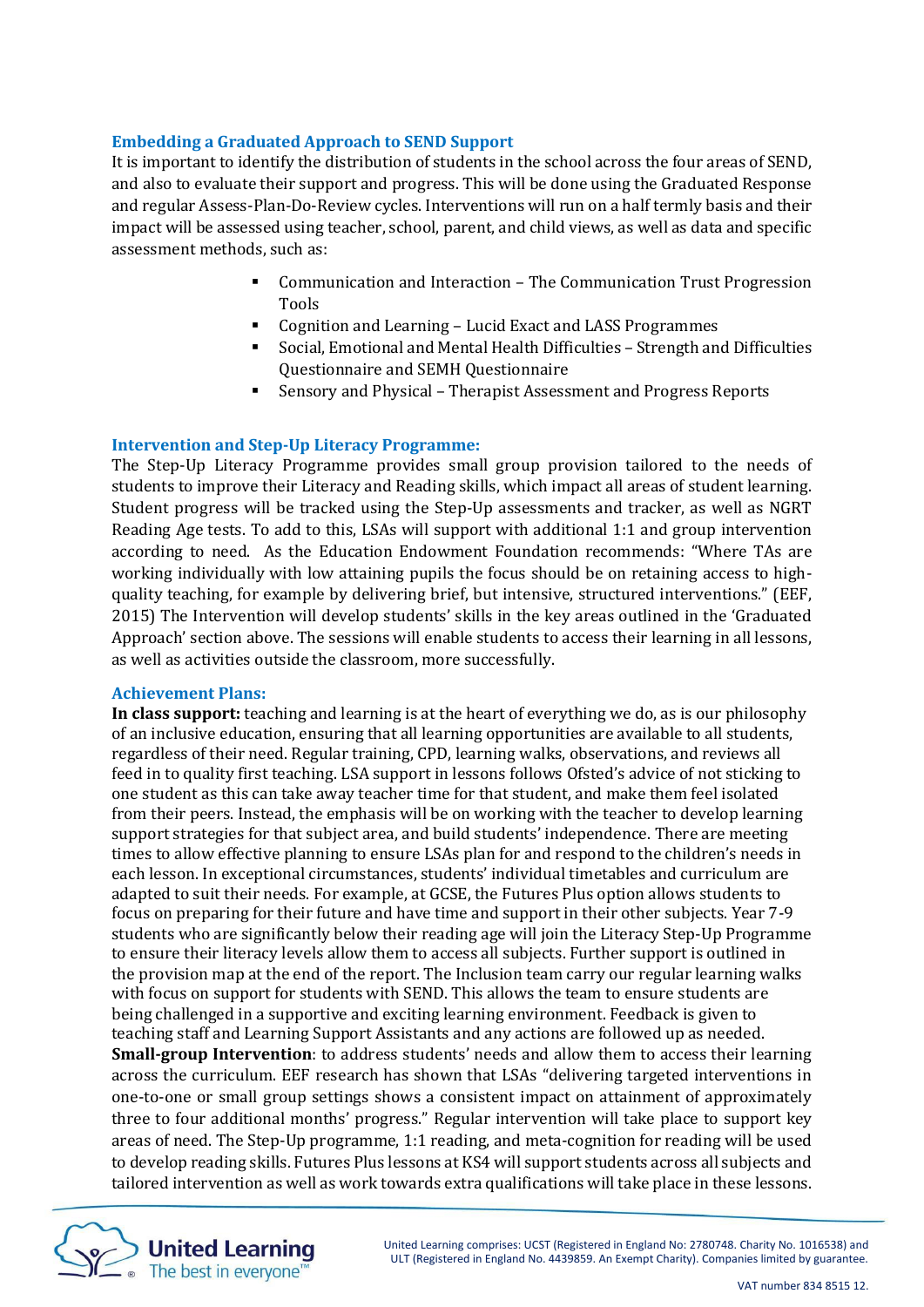Personalised intervention, such as Social Skills, Comprehension Monitoring, Zones of Regulation, Targets using Talking Mats, Literacy and Numeracy, and specific Subject Support, will take place according to need.

The SEND Code of Practice (2015) identifies four key areas of SEND:

- **Communication and Interaction**
- **Cognition and Learning**
- **Social, Emotional and Mental Health**
- **Sensory and/or Physical**

# **SEND Provision at The Totteridge Academy (also refer to the SEND Policy which lists key features):**

**Alongside** the extensive extra-curricular programme (see website for details), the following occur (please note that there may be slight variations to these throughout the year, such as a location change, but students and parents will be made aware).

### **Before School:**

- Social skills and daily check in
- Homework Club
- Library and Literacy
- Spellzone and Learning Resources Centre (LRC) open every morning
- Breakfast Club
- Sessions on the school Farm

### **Tutor Time:**

- **LSA - Group and 1:1 support –** a wide range of 1:1 and small group intervention run by Learning Support Assistants. These are tailored to individuals' needs and are reviewed, evaluated, and updated every half term. Examples include: touch typing, reciprocal teaching, numeracy support, meta-cognition in reading, hand-writing, social stories.
- **Tutor Reading Programme/or 1:1 Reading –** a whole-school initiative to develop students' reading skills and enjoyment of reading. This runs during 2 tutor periods per week.

#### **Break Time:**

- Library and LRC are open to all students, supervised by staff
- Duty Points staff are on duty at key points around the school with the SENDCo on duty every day for check-ins and support during unstructured times
- Place2Talk Drop in sessions for counselling and therapy
- GROW access to the animals with adult supervision

# **Lunch Time:**

- Games Club, Peer Mentoring, specific clubs set up for students with SEND (e.g. trampolining, Friday Football, UNO club, social skills group)
- A range of extra-curricular clubs and sports activities
- Library Homework Club, Literacy and Numeracy Support
- Learning Resources Centre Homework Club
- Place2Talk Drop in sessions for counselling and therapy
- SENDCo support for unstructured time

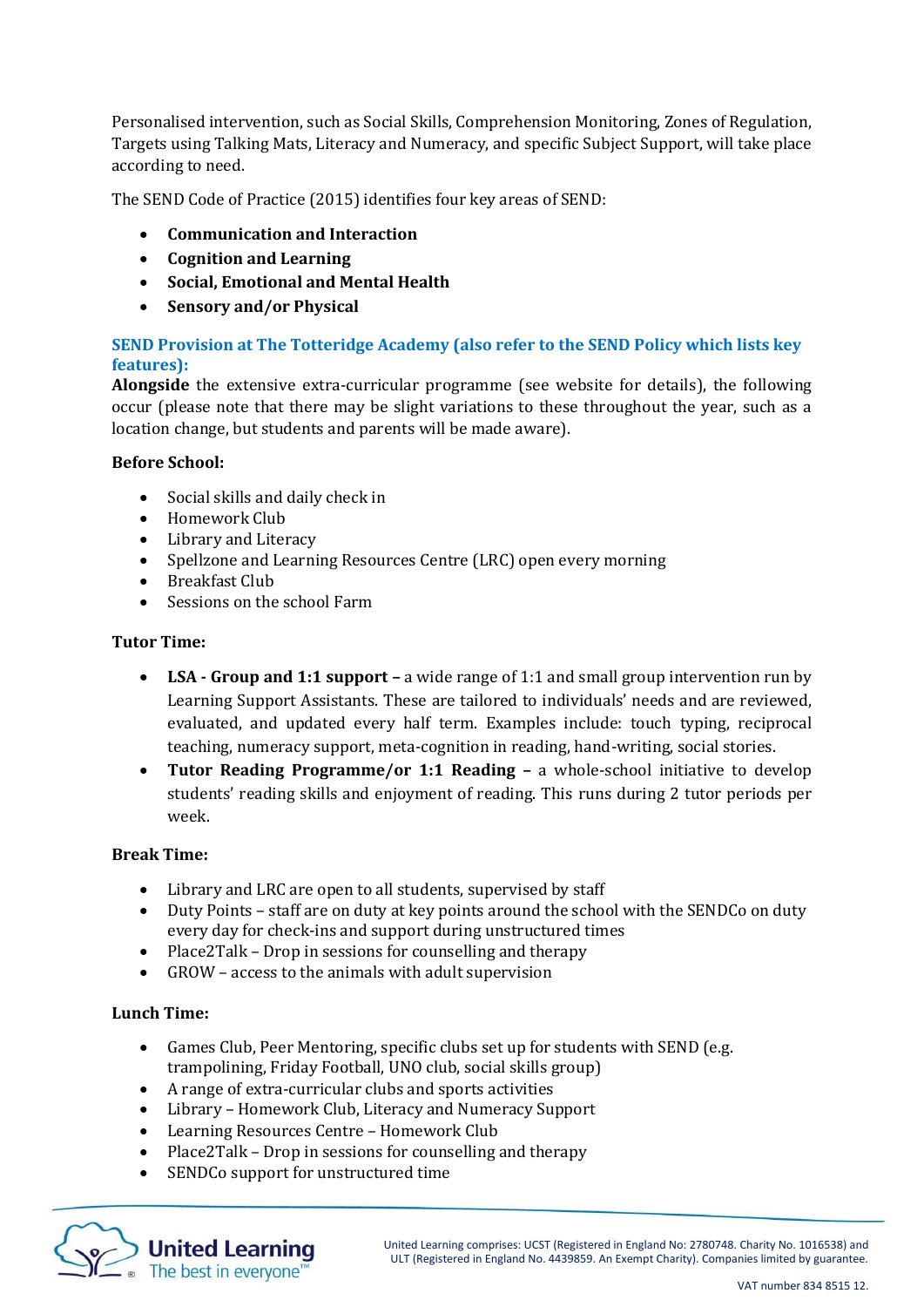# **After School:**

- A range of extra-curricular clubs and sports activities (see extracurricular timetable)
- Homework Club Library
- LRC Open every day 3.05pm 4pm
- Library Open every day until 4pm

# **During the School Day:**

- **Intervention**  this is in small groups or 1:1. Students work with a member of the inclusion team within an area that they need extra support in.
- **Step-Up Programme –** Intervention and support 2 x per week for students who need to catch up in key areas of Literacy. This is tracked using the UL tracker.
- **Futures Plus –** a GCSE course option working on: literacy and numeracy skills, subject specific support, preparation for the students' futures, and extra qualifications.
- **Place2Be**  1:1 counselling through referral system. We work with parents and the Place2Be team to implement effective counselling and individual therapies for students.
- **Cognitive Behavioural Therapy**  1:1 therapy for students working on developing strategies and behaviours to deal with a range of situations in their daily lives.
- **OCR Entry Level Maths** students on the Futures Plus Programme will complete the Maths and English in Year 11.
- **Equine Therapy**  this runs once a week, allowing students to work with horses and develop their social skills, self-esteem, and employability skills. This is through the 'Learning Through Horses' Stable in Edgware. Students complete the course and gain an Award at the end.
- **Forest School -** young people learn outside of the classroom by working in our school forest for 2 hours per week (2 cohorts per week). The course also develops skills including social, communication, teamwork, organisation, time management, and leadership skills.
- **Co-curricular Activities including:** Stories of the Elderly Scheme, The Brilliant Club, Scholars' Club, Reading Buddy Scheme, Reading with Primary Schools, Events and Competitions.
- **GROW/Farm Programmes –** a range of programmes and activities will be on offer on the TTA Farm, including tailored intervention, curriculum links, and 1:1 and group sessions, Forest School, Bee Keeping, Animal Care, Crop Growing, Student committees.

Inclusion between all students is promoted, regardless of whether they have SEND. The Inclusion department works with EAL, Numeracy and Literacy, Pupil Premium, Safeguarding, Support for Groups to ensure inclusion for all. Pastoral support is provided by tutors, Directors of Learning, the Behaviour Mentor, Place2Be, and our Cognitive Behavioural Therapist.

Where the school needs additional support or expertise to meet the needs of a pupil with SEND, it may be necessary to call upon support from external agencies (e.g. Educational Psychologists, Speech & Language Therapists, other Local Authority services, Occupational Therapists etc.). Our approach in such situations is to speak to students and parents first to ensure they are part of the decision making and referral process. We then liaise with professionals and families to explore options and express what we hope to gain from the referral.

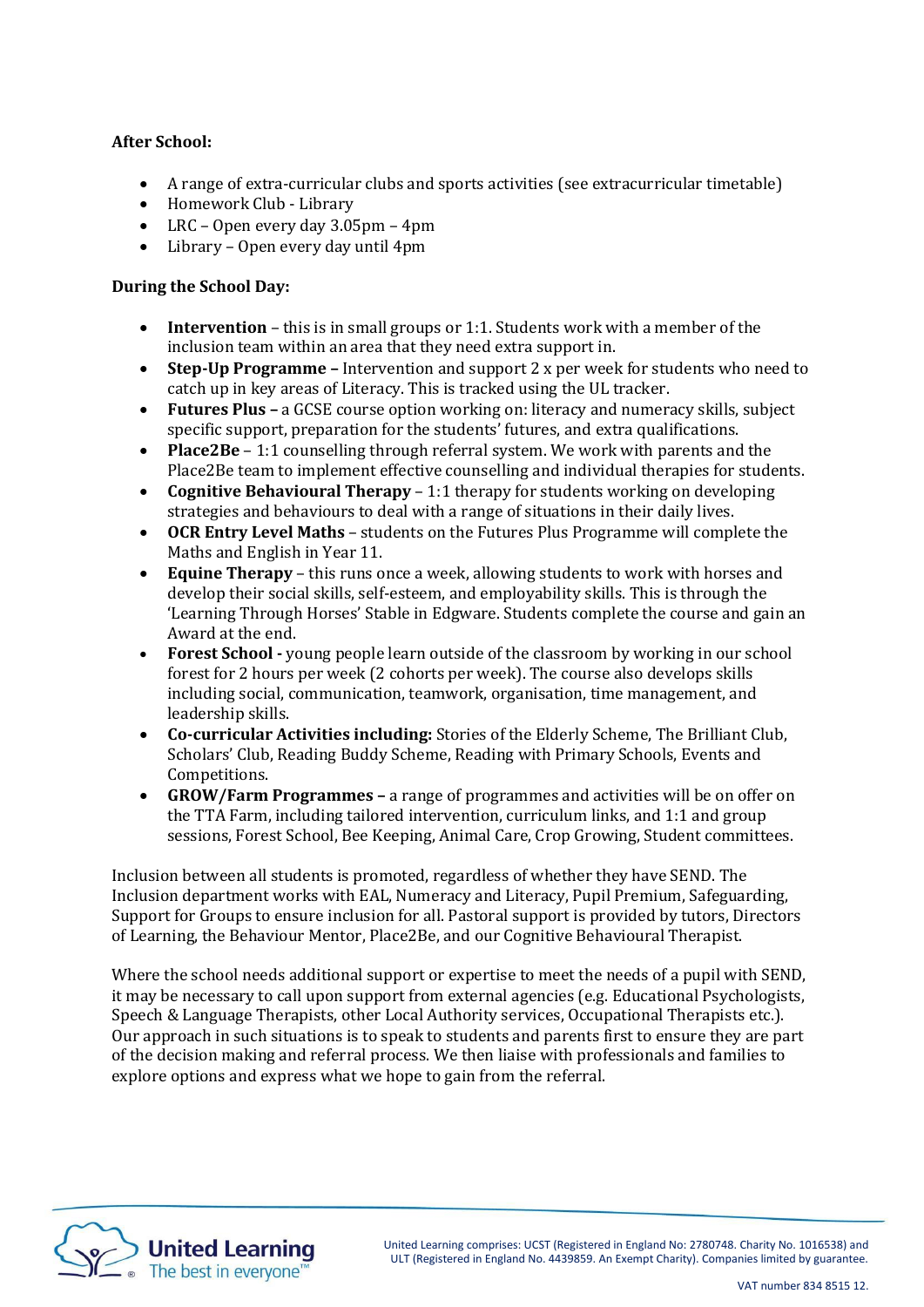## **Working with Parents, Carers, Children, and External Agencies**

| Action/Event                | Who's involved              | Frequency                    |
|-----------------------------|-----------------------------|------------------------------|
| <b>SEND Parent Forum</b>    | SENDCo, Principal,          | Termly                       |
|                             | Safeguarding Lead, Parents  |                              |
|                             | of SEND Students, SEND      |                              |
|                             | Students, LSAs.             |                              |
| <b>SEND Student Forum</b>   | SENDCo, Principal,          | Termly                       |
|                             | Safeguarding Lead LSAs,     |                              |
|                             | SEND students.              |                              |
| <b>External Agencies</b>    | Place2Be - students, staff, | 3 times a week (Mon-Weds)    |
|                             | parents.                    | 5 times a week (1:1)         |
|                             | <b>CBT</b>                  | dependent on session times)  |
| <b>Barnet Advisory Team</b> | Barnet Services, individual | When required                |
|                             | students.                   |                              |
| CAMHS - Tier 2 & 3 support  | CAMHS, individual students. | When required (Tier 3 visits |
|                             |                             | approximately every 6        |
|                             |                             | weeks                        |

Availability to external services is shared with parents via email, letter, and at the SEND Parent Forums. Details can be found via the Local Offer: [https://www.barnet.gov.uk/citizen](https://www.barnet.gov.uk/citizen-home/children-young-people-and-families/the-local-offer-and-special-educational-needs.html)[home/children-young-people-and-families/the-local-offer-and-special-educational-needs.html](https://www.barnet.gov.uk/citizen-home/children-young-people-and-families/the-local-offer-and-special-educational-needs.html)

| Name          | Role                                  | Contact                       |
|---------------|---------------------------------------|-------------------------------|
| Frances       | <b>Assistant Principal and SENDCo</b> | Frances.Steel@tta.org.uk 0208 |
| Steel         |                                       | 4459205                       |
| <b>Ianina</b> | Vice Principal and Safeguarding       | Janina.Aitken@tta.org.uk 0208 |
| Aitken        | Lead                                  | 4459205                       |

# **Further Development (2020):**

- More links with the Local Community for example, working with local schools, care homes, and animal centres.
- Link our feeder primaries with the TTA Farm as part of the inclusive transition strategies and to develop a wide range of qualifications and activities for primary schools and our students to take part in.

# **Relevant School Policies:**

- SEND Policy
- Accessibility Plan

# **Legislation and Guidance taken into account when compiling this report include:**

- Children & Families Act 2014
- Equality Act 2010
- Mental Capacity Act 2005
- SEND Code of Practice 2015

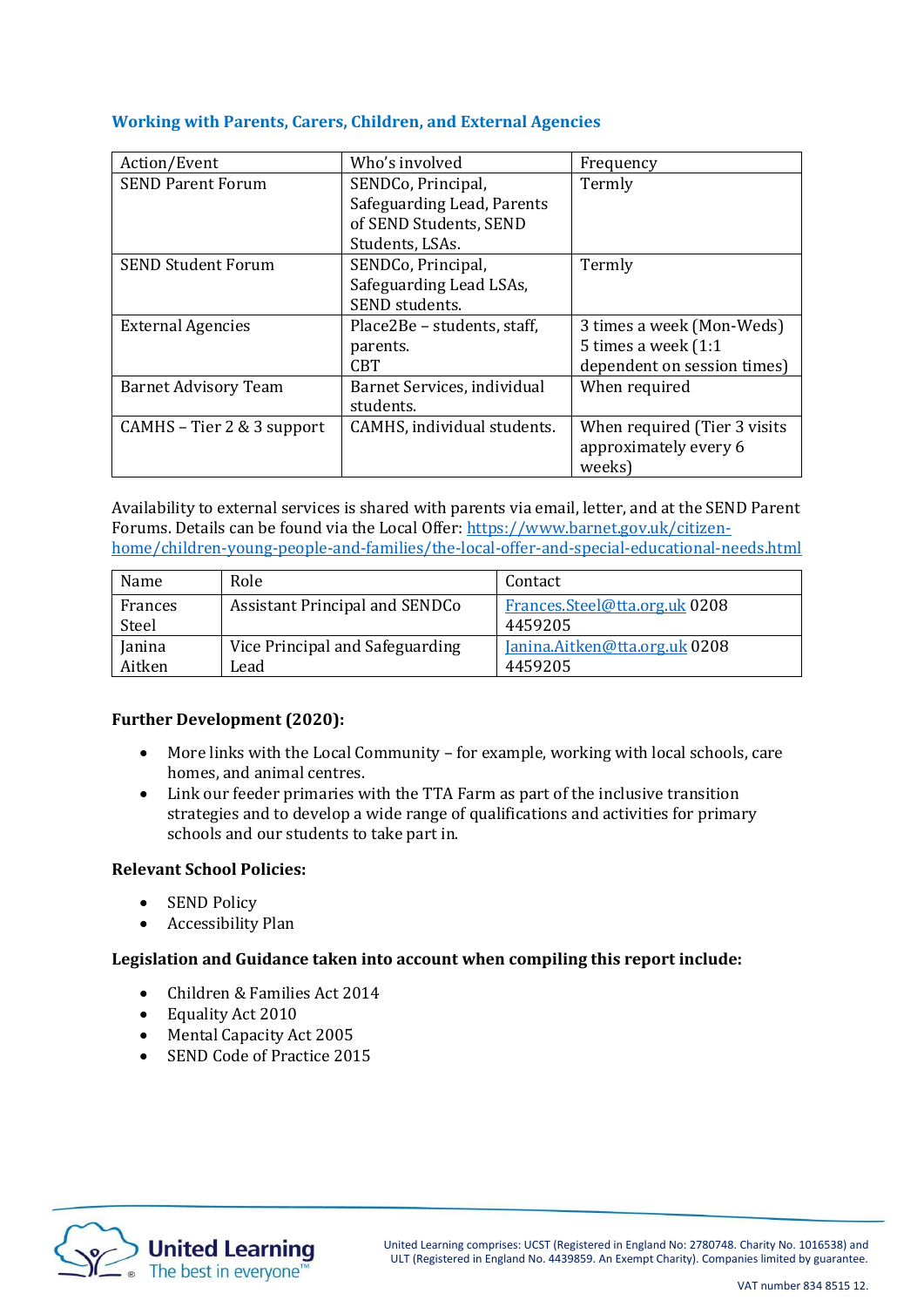Signed off by:

**Name:** Chris Fairbairn

**Signature:** 

**Role:** Principal

**Name:** Bronwen Tumani

**Signature:** Brucas

**Role:** Chair of Governors

| Approved By:             | LGB                  |
|--------------------------|----------------------|
| Last Review Date:        | September 2020       |
| Review Frequency:        | Annually             |
| <b>Next Review Date:</b> | September 2021       |
| Owner                    | <b>Frances Steel</b> |
| Department               | SEND/Inclusion       |



United Learning comprises: UCST (Registered in England No: 2780748. Charity No. 1016538) and ULT (Registered in England No. 4439859. An Exempt Charity). Companies limited by guarantee.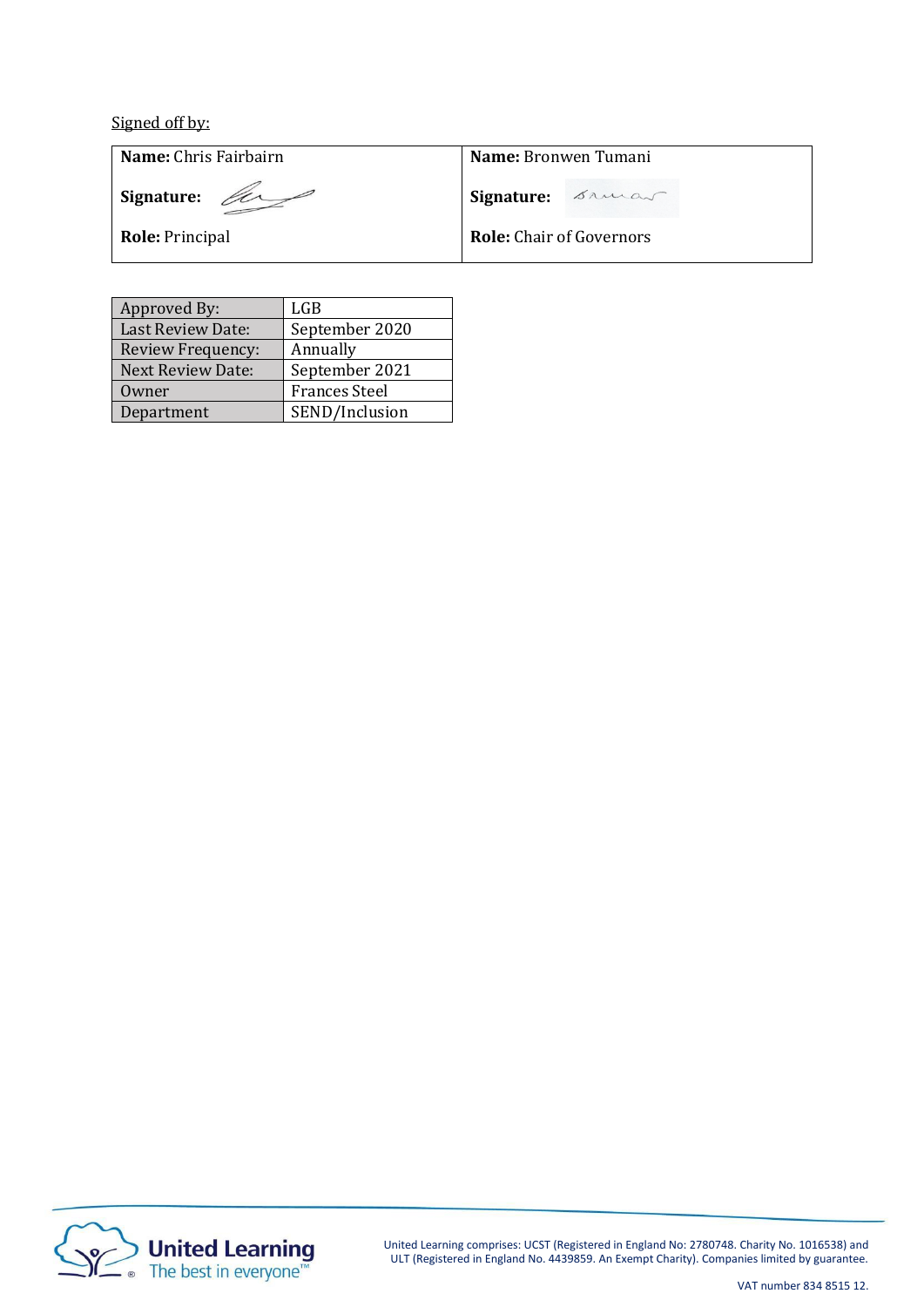| <b>Area of Need</b>                     | Wave 1                                                                                                                                                                                                                                                                                                                                                                                                                                                                                                                                                                                                                                                                                                                                                                                                                                                                                                                                                                                                                                                                                                                                                                                                                                                                                                                                   | Wave 2                                                                                                                                                                                                                                                                                                                                                                                                                                                                                                                                                                                                                                                                                                                                                                                                                                                                                                                                                                                                                                                                | Wave 3<br><b>Targeted and personalized</b>                                                                                                                                                                                                                                                                                                                                                                                              |
|-----------------------------------------|------------------------------------------------------------------------------------------------------------------------------------------------------------------------------------------------------------------------------------------------------------------------------------------------------------------------------------------------------------------------------------------------------------------------------------------------------------------------------------------------------------------------------------------------------------------------------------------------------------------------------------------------------------------------------------------------------------------------------------------------------------------------------------------------------------------------------------------------------------------------------------------------------------------------------------------------------------------------------------------------------------------------------------------------------------------------------------------------------------------------------------------------------------------------------------------------------------------------------------------------------------------------------------------------------------------------------------------|-----------------------------------------------------------------------------------------------------------------------------------------------------------------------------------------------------------------------------------------------------------------------------------------------------------------------------------------------------------------------------------------------------------------------------------------------------------------------------------------------------------------------------------------------------------------------------------------------------------------------------------------------------------------------------------------------------------------------------------------------------------------------------------------------------------------------------------------------------------------------------------------------------------------------------------------------------------------------------------------------------------------------------------------------------------------------|-----------------------------------------------------------------------------------------------------------------------------------------------------------------------------------------------------------------------------------------------------------------------------------------------------------------------------------------------------------------------------------------------------------------------------------------|
|                                         | Inclusive quality first teaching for all                                                                                                                                                                                                                                                                                                                                                                                                                                                                                                                                                                                                                                                                                                                                                                                                                                                                                                                                                                                                                                                                                                                                                                                                                                                                                                 | Additional interventions to secure age related expectations                                                                                                                                                                                                                                                                                                                                                                                                                                                                                                                                                                                                                                                                                                                                                                                                                                                                                                                                                                                                           | <b>interventions</b>                                                                                                                                                                                                                                                                                                                                                                                                                    |
| <b>Cognition and</b><br><b>Learning</b> | Quality first teaching with differentiation, assessment for<br>$\bullet$<br>learning, and care taken with Classports, support<br>strategies, and student groupings, visual aids.<br>Learning Support Assistants in the classroom.<br>$\bullet$<br>Regular SEND Learning Walks.<br>$\bullet$<br>Library lessons for reading development, 1:1 reading.<br>$\bullet$<br>Assessment for identification of specific needs.<br>$\bullet$<br>Daily Homework Club (Library and LSC)-staff support.<br>$\bullet$<br>Extra-curricular activities (see timetable).<br>$\bullet$<br>Awareness Weeks, assemblies, trips, cultural days, tutor<br>$\bullet$<br>time, and activities to develop inclusive culture.<br>Revision Sessions and Prep - exam preparation.<br>$\bullet$<br>Termly SEND Parent Forum.<br>$\bullet$<br>Careers Advisor, events, and trips for transition.<br>$\bullet$<br>SEND Transition Day and transition meetings.<br>$\bullet$<br>SENDCo and LSA observations, referrals, and follow-up.<br>$\bullet$<br>High expectations regardless of age or achievement.<br>$\bullet$<br>Support strategies in every teacher classport folder.<br>$\bullet$<br>Regular training and INSET for staff.<br>$\bullet$<br>Parent and Student feedback and questionnaires.<br>$\bullet$<br><b>Expressive Writing Programme.</b><br>$\bullet$ | Identification, assessment, and tracking of learning need.<br>Targeted adult support within the classroom (Learning Support<br>Assistant and teacher).<br>Differentiated work and homework.<br>Team Around the Child (TAC) Meetings with Key Staff.<br>Individual Achievement Plan and video - set targets, share<br>strategies that support learning.<br>Achievement Programme - small group sessions before or after<br>school to focus on specific need.<br>Small group intervention sessions - withdrawal from lessons to<br>develop specific cognition and learning area.<br><b>Literacy Target Groups.</b><br>Futures Plus Groups (Years 10 & 11).<br>$\bullet$<br>Support from an external agency where appropriate.<br>Regular meetings with parents and students to review and set<br>personalised targets.<br>Access Arrangements for examinations.<br>$\bullet$<br>Laptop Use.<br>$\bullet$<br>Reading Buddy Programme.<br>GCSE Group - weekly meetings with SENDCo for academic<br>support and 16+ plans.<br>Online programmes (Spellzone, Lexia, Lucid). | <b>Educational Psychologist</b><br>referrals and input.<br>On-going monitoring and<br>regular feedback to parents<br>and students (at least termly<br>and including the Annual<br>Review).<br>Individually targeted Learning<br>Support Assistant support in<br>mainstream lessons.<br>Targeted homework support.<br>Course at Capel Manor.<br>OCR Entry Level Maths and<br>English.<br><b>Futures Plus as a GCSE course</b><br>option. |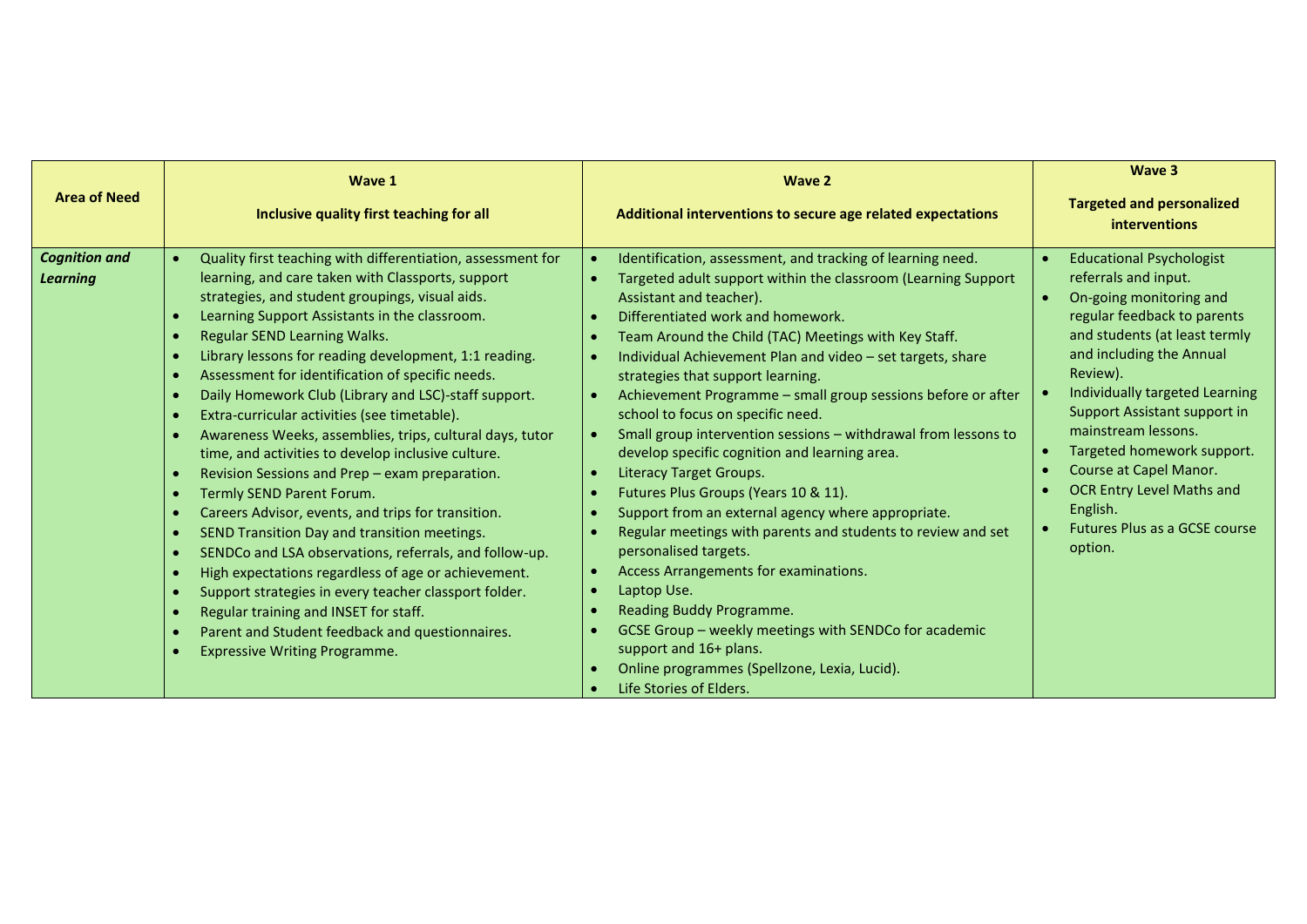| <b>Area of Need</b>                     | Wave 1<br>Inclusive quality first teaching for all                                                                                                                                                                                                                                                                                                                                                                                                                                                                                                                                                                                                                                                                                                                                                                                                                                                                                                                                                                                                                                                                                                                                                                                                                                                                                                                                                  | Wave 2<br>Additional interventions to secure age related expectations                                                                                                                                                                                                                                                                                                                                                                                                                                                                                                                                                                                                                                                                                                                                                                                                                                                                                                                                                                                                                                                                                                                                                                                                                                                  | Wave 3<br><b>Targeted and personalized</b><br><b>interventions</b>                                                                                                                                                                                                                                                                                                                                                                                                                                                                                                                                                                                                                          |
|-----------------------------------------|-----------------------------------------------------------------------------------------------------------------------------------------------------------------------------------------------------------------------------------------------------------------------------------------------------------------------------------------------------------------------------------------------------------------------------------------------------------------------------------------------------------------------------------------------------------------------------------------------------------------------------------------------------------------------------------------------------------------------------------------------------------------------------------------------------------------------------------------------------------------------------------------------------------------------------------------------------------------------------------------------------------------------------------------------------------------------------------------------------------------------------------------------------------------------------------------------------------------------------------------------------------------------------------------------------------------------------------------------------------------------------------------------------|------------------------------------------------------------------------------------------------------------------------------------------------------------------------------------------------------------------------------------------------------------------------------------------------------------------------------------------------------------------------------------------------------------------------------------------------------------------------------------------------------------------------------------------------------------------------------------------------------------------------------------------------------------------------------------------------------------------------------------------------------------------------------------------------------------------------------------------------------------------------------------------------------------------------------------------------------------------------------------------------------------------------------------------------------------------------------------------------------------------------------------------------------------------------------------------------------------------------------------------------------------------------------------------------------------------------|---------------------------------------------------------------------------------------------------------------------------------------------------------------------------------------------------------------------------------------------------------------------------------------------------------------------------------------------------------------------------------------------------------------------------------------------------------------------------------------------------------------------------------------------------------------------------------------------------------------------------------------------------------------------------------------------|
| <b>Communication</b><br>and Interaction | Quality first teaching with differentiation, assessment for<br>$\bullet$<br>learning, and care taken with Classports, support<br>strategies, and student groupings, visual aids.<br>Learning Support Assistants in the classroom.<br>$\bullet$<br>Regular SEND Learning Walks.<br>$\bullet$<br>Library lessons for communication development - 1:1<br>$\bullet$<br>Assessment for identification of specific needs.<br>$\bullet$<br>Daily Homework Club (Library and LSC)-staff support.<br>$\bullet$<br>Extra-curricular activities (see timetable).<br>$\bullet$<br>Awareness Weeks, assemblies, trips, cultural days, tutor<br>$\bullet$<br>time, and activities to develop inclusive culture.<br>Revision Sessions and Prep - exam preparation.<br>$\bullet$<br>Termly SEND Parent Forum.<br>$\bullet$<br>Careers Advisor, events, and trips for transition.<br>$\bullet$<br>SEND Transition Day and transition meetings.<br>$\bullet$<br>SENDCo and LSA observations, referrals, and follow-up.<br>$\bullet$<br>High expectations regardless of age or achievement.<br>$\bullet$<br>Support strategies in every teacher classport folder.<br>$\bullet$<br>Regular training and INSET for staff.<br>$\bullet$<br>Parent and Student feedback and questionnaires.<br>$\bullet$<br>Speaking and Listening opportunities in lessons and<br>$\bullet$<br>outside lessons (e.g. assemblies, events). | Identification, assessment, and tracking of communication need<br>and feedback to parents and staff.<br>Targeted adult support within the classroom (Learning Support<br>Assistant and teacher).<br>Differentiated work and homework with Communication and<br>Interaction activities.<br>Team Around the Child (TAC) Meetings with Key Staff.<br>$\bullet$<br>Targeted group work in speaking, listening and language with<br>$\bullet$<br>LSA Speech and Language Lead.<br>Observation and classroom support with external Speech and<br>$\bullet$<br>Language Therapist/Autism Advisory Service.<br>Staff training from Speech and Language Therapist, ASC<br>$\bullet$<br>Advisory Teacher, and external events (e.g. from Autism<br>Advisory Service).<br>Individual Achievement Plan and video - set targets, share<br>strategies that support learning.<br>Achievement Programme - small group sessions before or after<br>$\bullet$<br>school to focus on specific need.<br>Small group intervention sessions - withdrawal from lessons to<br>develop communication and interaction skills.<br>Futures Plus Groups (Years 10 & 11).<br>$\bullet$<br>Regular meetings with parents and students to review and set<br>$\bullet$<br>personalised targets.<br>Access Arrangements for examinations.<br>Laptop Use. | Support from an external<br>agency where appropriate.<br>Speech and Language<br>$\bullet$<br>Therapist - individual support.<br>1:1 sessions with specialist<br>$\bullet$<br>staff in the school.<br>On-going monitoring and<br>$\bullet$<br>regular feedback to parents<br>and students (at least termly<br>and including the Annual<br>Review).<br>Referral to Barnet Advisory<br>$\bullet$<br>Teacher Team for specialist<br>support.<br>Equine Therapy.<br>$\bullet$<br>Cognitive Behavioural Therapy.<br>$\bullet$<br>Art Therapy.<br>$\bullet$<br><b>Communication Skills Group</b><br>$\bullet$<br>(with Speech and Language<br>Therapist).<br>Football Beyond Borders.<br>$\bullet$ |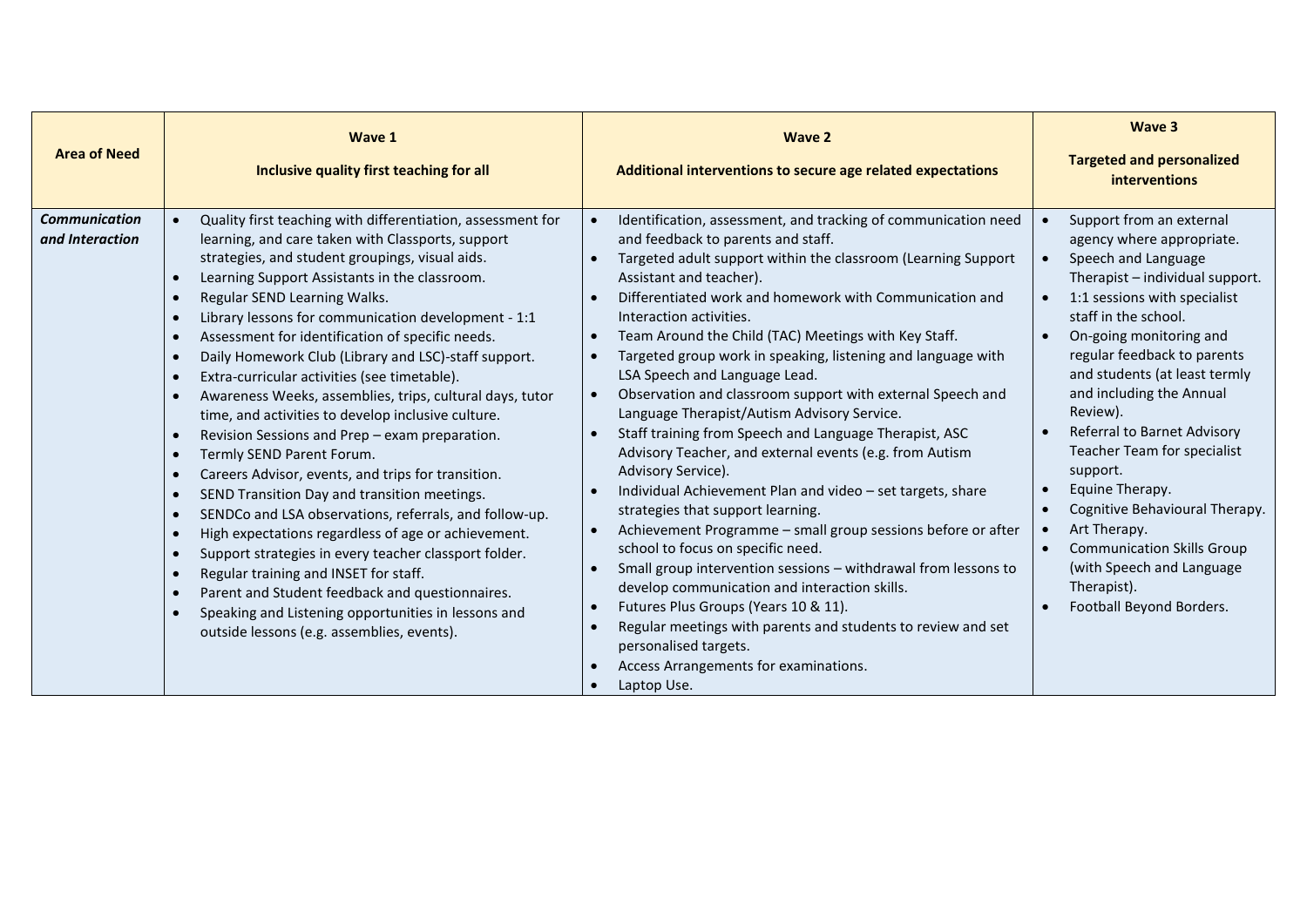| <b>Area of Need</b>                                     | Wave 1<br>Inclusive quality first teaching for all                                                                                                                                                                                                                                                                                                                                                                                                                                                                                                                                                                                                                                                                                                                                                                                                                                                                                                                                                                                                                                                                                                                                                                                                                                                                                                                                                                                                                                                  | Wave 2<br>Additional interventions to secure age related expectations                                                                                                                                                                                                                                                                                                                                                                                                                                                                                                                                                                                                                                                                                                                                                                                                                                                                                                                                                                                                                                                                                                                                                                                                                                                                                                                                    | Wave 3<br><b>Targeted and personalized</b><br><b>interventions</b>                                                                                                                                                                                                                                                                                                                                                                                                                    |
|---------------------------------------------------------|-----------------------------------------------------------------------------------------------------------------------------------------------------------------------------------------------------------------------------------------------------------------------------------------------------------------------------------------------------------------------------------------------------------------------------------------------------------------------------------------------------------------------------------------------------------------------------------------------------------------------------------------------------------------------------------------------------------------------------------------------------------------------------------------------------------------------------------------------------------------------------------------------------------------------------------------------------------------------------------------------------------------------------------------------------------------------------------------------------------------------------------------------------------------------------------------------------------------------------------------------------------------------------------------------------------------------------------------------------------------------------------------------------------------------------------------------------------------------------------------------------|----------------------------------------------------------------------------------------------------------------------------------------------------------------------------------------------------------------------------------------------------------------------------------------------------------------------------------------------------------------------------------------------------------------------------------------------------------------------------------------------------------------------------------------------------------------------------------------------------------------------------------------------------------------------------------------------------------------------------------------------------------------------------------------------------------------------------------------------------------------------------------------------------------------------------------------------------------------------------------------------------------------------------------------------------------------------------------------------------------------------------------------------------------------------------------------------------------------------------------------------------------------------------------------------------------------------------------------------------------------------------------------------------------|---------------------------------------------------------------------------------------------------------------------------------------------------------------------------------------------------------------------------------------------------------------------------------------------------------------------------------------------------------------------------------------------------------------------------------------------------------------------------------------|
| <b>Social, Emotional</b><br>and Mental<br><b>Health</b> | Quality first teaching with differentiation, assessment for<br>$\bullet$<br>learning, and care taken with Classports, support<br>strategies, and student groupings, visual aids.<br>Learning Support Assistants in the classroom.<br>$\bullet$<br><b>Regular SEND Learning Walks.</b><br>$\bullet$<br>Assessment for identification of specific needs.<br>$\bullet$<br><b>Timeout Pass</b><br>$\bullet$<br>Clear and structured reward and sanction systems -<br>$\bullet$<br>focusing on intrinsic motivation.<br>Safeguarding Leads (Ms Aitken, Ms Steel)<br>$\bullet$<br>Access to Place2Be drop-ins and group sessions.<br>$\bullet$<br>Presentation and access to KOOTH<br>$\bullet$<br>Support from the Behaviour Mentor.<br>$\bullet$<br>Breakfast Club with SENDCo.<br>$\bullet$<br>Extra-curricular activities (with SEMH focus).<br>$\bullet$<br>Awareness Weeks, assemblies, trips, cultural days, tutor<br>$\bullet$<br>time, and activities to develop inclusive culture.<br>Termly SEND Parent Forum.<br>$\bullet$<br>Careers Advisor, events, and trips for transition.<br>$\bullet$<br>SEND Transition Day and transition meetings.<br>$\bullet$<br>SENDCo and LSA observations, referrals, follow-up.<br>$\bullet$<br>High expectations regardless of age or achievement.<br>$\bullet$<br>Support strategies in every teacher classport folder.<br>$\bullet$<br>Regular training and INSET for staff.<br>$\bullet$<br>Parent and Student feedback and questionnaires.<br>$\bullet$ | Identification, assessment, and tracking of SEMH need.<br>Targeted adult support within the classroom (LSA/teacher).<br>$\bullet$<br>Targeted DoL/tutor/Behaviour Mentor support.<br>$\bullet$<br>Targeted Place2Be sessions (1:1 and/or group).<br>$\bullet$<br>Training for teachers (e.g. Attachment Awareness).<br>Timeout Pass/library time/daily timetable tailored to suit needs.<br>$\bullet$<br>Peer Mentoring Programme.<br>$\bullet$<br>CAMHS referral where needed (Tier 2, or 3 - school visit or external<br>$\bullet$<br>visit).<br>Support for transition.<br>$\bullet$<br>Breakfast Club / Daily Check-in.<br>$\bullet$<br>Team Around the Child (TAC) Meetings with Key Staff.<br>$\bullet$<br>Individual Achievement Plan and video - set targets, share<br>$\bullet$<br>strategies that support learning.<br>Achievement Programme - small group sessions before or after<br>school to focus on specific need.<br>Small group intervention sessions - withdrawal from lessons to<br>$\bullet$<br>develop strategies.<br>Support from external agencies (e.g. anxiety courses).<br>$\bullet$<br>Regular parent meetings to review and set personalised targets.<br>$\bullet$<br>Access Arrangements for examinations.<br>$\bullet$<br><b>Reading Buddy Programme.</b><br>$\bullet$<br><b>Mentoring Scheme.</b><br>$\bullet$<br>Breakfast Club - Monday morning breakfast with SENDCo. | Counselling service -<br>Place2Be<br><b>Cognitive Behavioural</b><br>$\bullet$<br>Therapy<br>Online counselling service -<br>Kooth<br>On-going monitoring and<br>$\bullet$<br>regular feedback to parents<br>and students (at least<br>termly and including the<br>Annual Review).<br><b>Educational Psychologist</b><br>referrals and input.<br>CAMHS support - Tier 1 or<br>$\overline{2}$ .<br><b>Art Therapy</b><br>۰<br><b>Equine Therapy</b><br><b>Football Beyond Borders.</b> |